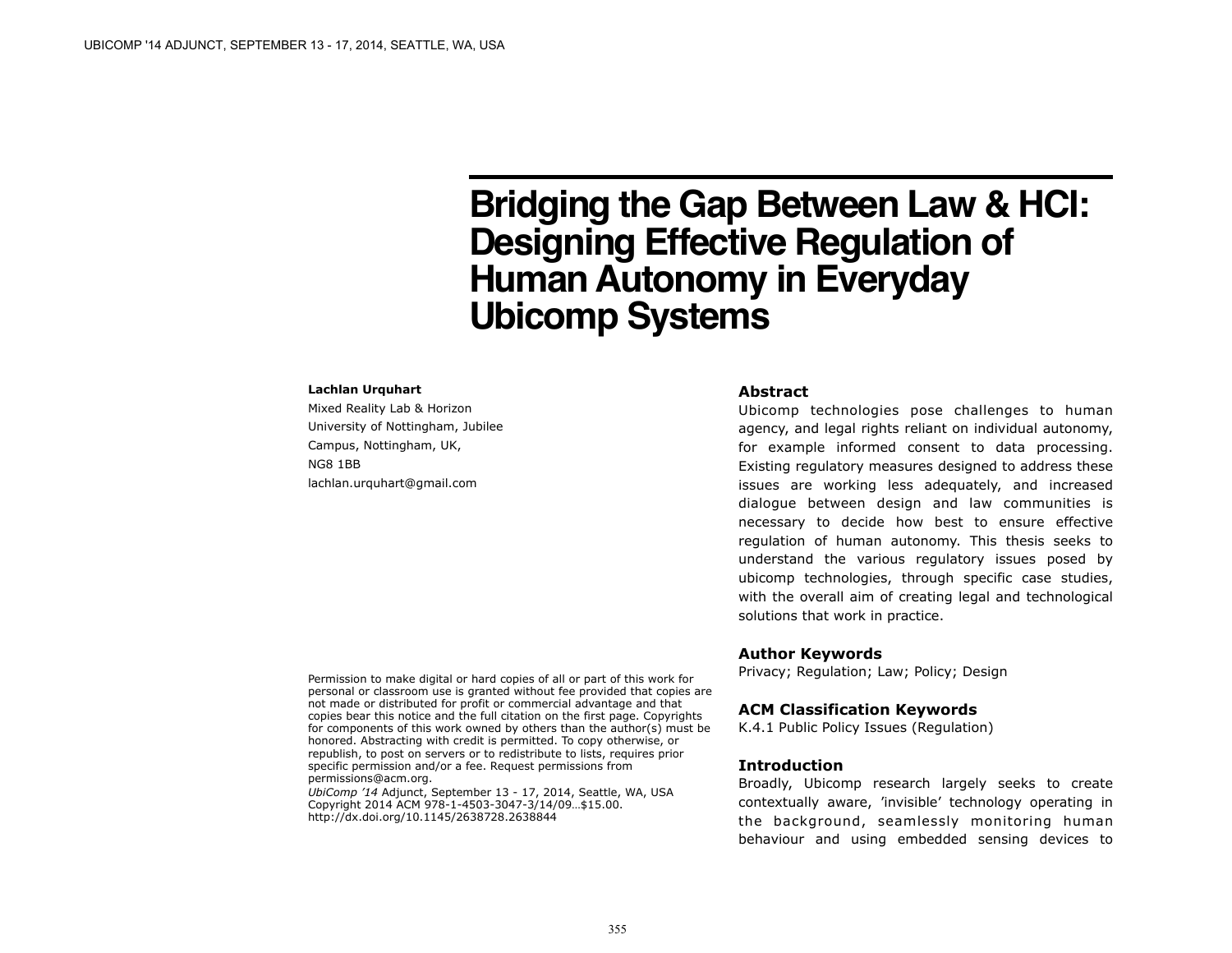engage, observe and respond to various stimuli in a range of routine, everyday practices. These processes pose fundamental challenges to human agency and many established legal principles reliant on notions of human autonomy & individual control over individual affairs. These concerns are particularly pronounced in the realm of privacy law and governance, for example. With ubicomp, regulators and businesses are posed with questions around regulating user trust in autonomous decision making infrastructures, ensuring legally valid consent is obtained from users and ensuring adequate control over use, collection, & sharing of human data. Already a number of law & policy measures are attempting to tackle these issues, through mechanisms like privacy impact assessments, privacy/ethics by design frameworks, and wholesale reform of EU Data Protection in the proposed General Data Protection Reform package. However, the efficacy of these approaches is often challenged by lack of implementable guidelines and solutions. This Ph.D seeks to address this by narrowing the gap between the design and law communities involved in creation and regulation of ubicomp systems, respectively. It will broadly increase capacity for co-operation between the communities by creating legally informed solutions that are grounded in real life design perspectives, and which ensure adequate legal protection of autonomy within ubicomp systems.

The thesis is considering examples of everyday ubicomp technologies situated in their real life context to understand what regulatory issues they pose, particularly from a legal perspective. Bridging the gap between these two communities by translating legal concepts and approaches for design that assists effective regulation is essential. A fundamental tension

for law and ethics posed by ubicomp is that individual rights are predicated on exercising human autonomy, yet ubicomp systems are becoming increasingly autonomous, less visible to the user, and have increased levels of agency [2,9,10]. The individual's reliance on fundamental rights and legal concepts such as the reasonable expectation to privacy or contractual responsibility for harm are challenged by such systems. This Ph.D research will understand issues highlighted by emerging ubicomp technologies, through grounded case studies of specific ubicomp system artefacts. This will allow the author to design regulatory solutions for a toolbox of approaches that address concerns around trust, consent, and autonomy much earlier in the system design and innovation process. This will draw on and incorporate legal perspectives into pre-existing frameworks, such as those on responsible innovation in ICTs [11], value sensitive design [4] and Privacy by Design [3].

In terms of background, Rouvray has highlighted that the law needs to balance enabling individual autonomy and agency against the benefit of these new technologies [9]. Cas has gone further, stating "*ubiquitous computing will erode all central pillars of current privacy protectio*n" and finding the tools that reconcile the benefits of ubicomp with the risks to privacy governance will continue to be a complex task [2]. Spiekermann and Pallas have questioned the automatic nature of machine responses using nonnegotiable binary rules and the impact of automatic compliance that limits the autonomy of the human subject [10]. The thesis is also exploring challenges of obtaining legally valid consent and compliance with legal concepts of agency in ubicomp systems, building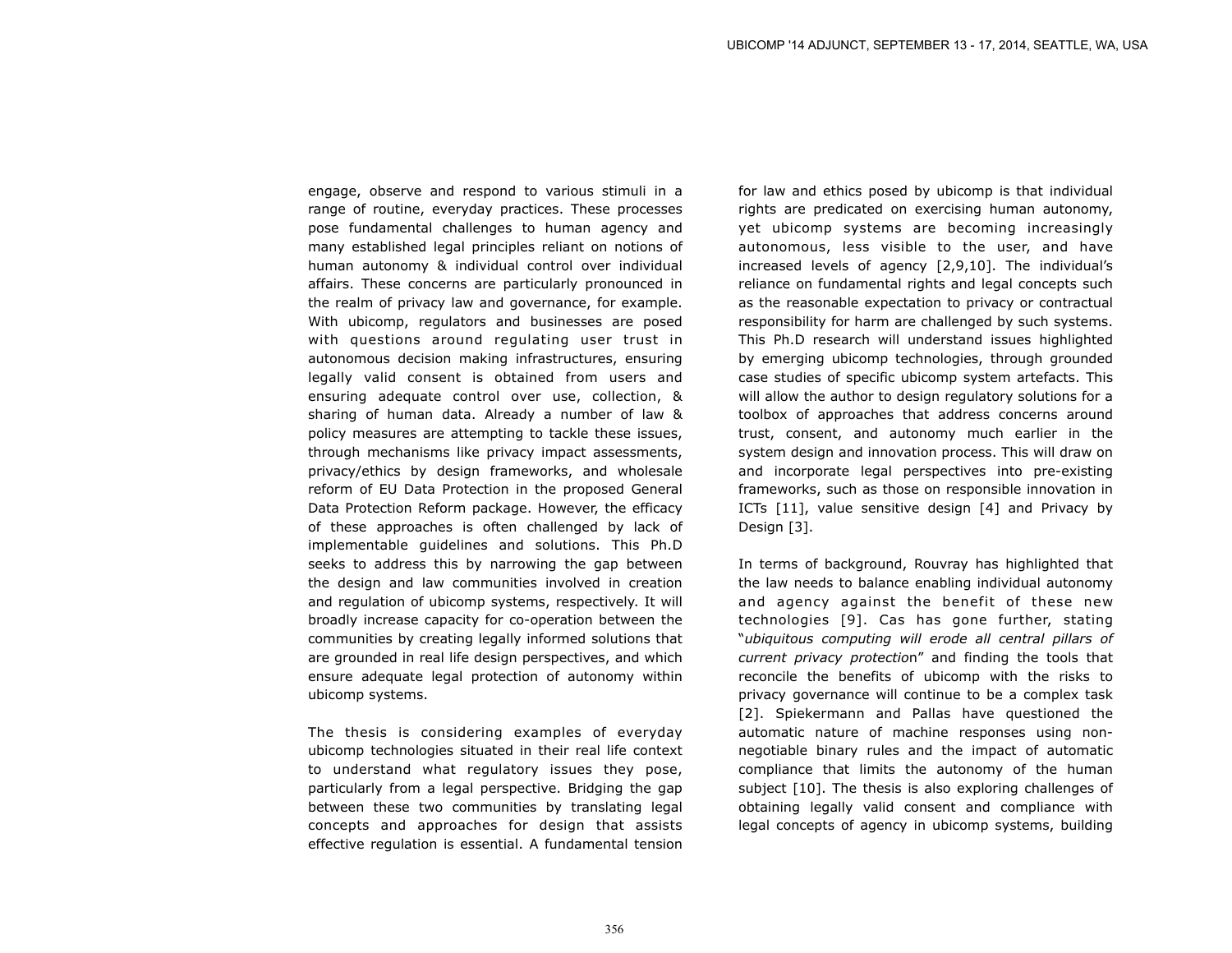on perspectives of Luger & Rodden [7], Camp & Connelly [1] and Langheinrich [6].

With autonomy, law plays a key role in protecting the ability of citizens to rely on their human agency and control/protect their own interests. This can be seen with human rights like Article 8 of the European Convention on Human Rights (which puts limitations and obligations on the state to protect the Right to Private and Family Life); contract law (where the state regulates rights and responsibilities of private actors) and consumer protection law (state protecting private actors). A key issues is that when law regulates technologies, it often provides ex poste solutions (i.e. after the fact), and instead a more proactive a priori approach where solutions are incorporated further up design chain is preferable. This is especially pronounced with ambient ubicomp systems because they have many attributes that are problematic from an ex poste regulatory perspective. They are intimate, due to being embedded in our daily routine; designed to be "unremarkable" & "invisible in use" [12]; reliant on human data to provide contextually appropriate services; and are obtaining progressively higher levels of agency. The relationship between individual user and technology becomes difficult to navigate, especially in the normalised, everyday life context. The dynamic relationships of agency that ubicomp technologies facilitate often prevent legal clarity for the risks.

Consequently, the original contribution of this research will be to:

- Understand how users negotiate ambient technologies in different everyday contexts, the perceived impacts on their autonomy, and how legal protections might address issues raised?
- Translate broad, abstract legal concepts, policy and guidelines into accessible tools that can assist ubicomp system design on a real life, practical level.
- Design socio-technical solutions that ensure effective regulation of autonomy in everyday, ubiquitous computing systems.

#### **Current Work & Methodological Approach**

Even the most ordinary, everyday technologies can give rise to a large range of legal, social and public policy problems. Framing the first part of the Ph.D discussion is an analysis of the NEST learning thermostat system. This device replaces a conventional thermostat in the home, and monitors the behaviour of occupants to learn and manage energy use in their environment. The sources for this analysis include empirical work from a longitudinal study conducted in the US, user concerns detailed in online forums, self designed storyboards and analysis of the various NEST legal contracts. The storyboards were created using insights from the longitudinal study and other users concerns, and helped to situate the technology in homes of fictitious characters, where different scenarios unfold and surface a range of legal questions from different areas of law. For example can tortious liability exist for harm caused by the system and who is contractually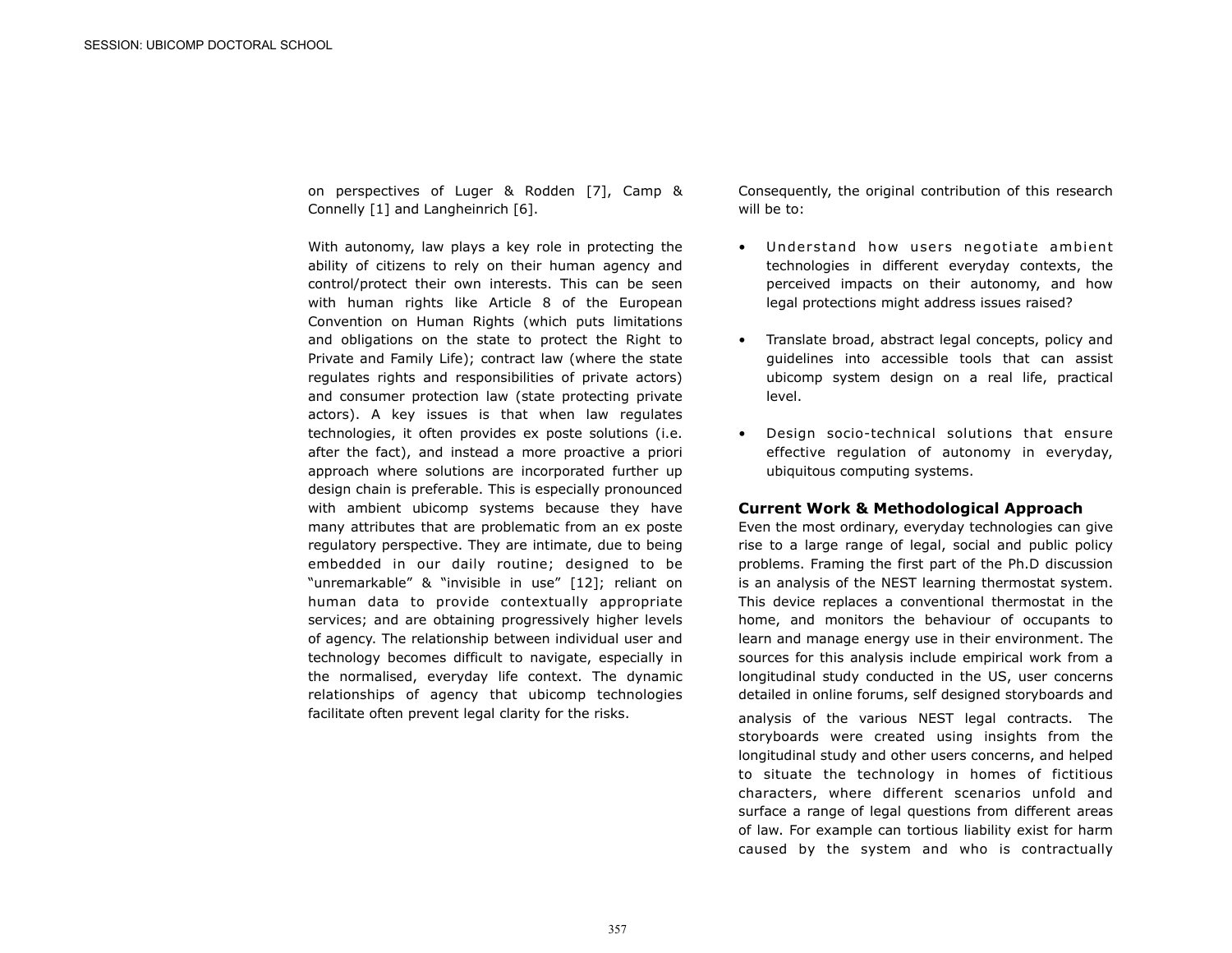responsible for the costs of bills where the system has acted outside the bounds of agency defined by the user? More broadly, this process led to creation of a range of legal questions that were then mapped and clustered with relevant areas of law doctrinally analysed (i.e. assessment of concepts, principles and terminology from case law, legislation etc). Particular focus was given to unfair contract terms, tort law, consumer protection law, data protection and privacy law, agency and product liability.

The process of mapping the range of strengths and weakness in current legal governance of autonomy is not exclusive to the NEST study, and will be replicated in the context of three further ubicomp technologies (where specific stakeholder values may be challenged, uncertain aspects of legal governance could exist, and attributes of the specific technology being analysed might pull together these issues). This will involve situating the relevant technology in its social context, primarily through use of envisioning future scenarios/ narratives; pre-existing studies/datasets and self conducted qualitative empirical work (interviews, focus groups and design ethnography primarily).

Framing the discussions around specific system capabilities and limitations should providing greater clarity for the legal analysis. To narrow the scope of the legal resources used, the emphasis is restricted to examining effective regulation of autonomy in ubicomp systems.

Underpinning this overall procedure will be extensive translation of concepts, terminology and ideologies between legal and human computer interaction (HCI) design communities. Legal bodies like regulators and

policymakers need far greater awareness of the challenges faced by designers in complying with the needs of the law. Equally, it is increasingly important for designers to understand the complex, fragmented state of law, and to interpret what it means for their work. This requires uncovering uncertainties inherent in the law, from the terminology used, the process of law (slow legislative progress), the ex poste nature of much legal regulation, and questions of ambiguity in interpretation of key legal concepts. Designers are not likely to be equipped with the skills to navigate this landscape, and part of the PhD will focus on understanding how to present this information in an accessible manner that highlights to what extent law provides clarity or uncertainty (i.e. does it create sufficiently clear guidelines/frameworks on what can and cannot do be done?)

The research will consider emerging concepts like 'Human Data Interaction' [5] for example. In the regulatory community, a lot of emphasis is placed on concepts like privacy/ethics by design and responsible innovation, to ensure legal and societal values are considered during the design of a new IT system. To realise the benefit of these concepts requires the uncertainty and ambiguity about the process to be addressed, with input from both communities. This PhD research will fit into that space, aiming to be an intermediary between law and design.

A working paper (written with co-authors at Nottingham) has already mapped the conceptual importance and the significant challenges inherent in integrating data protection law into the iterative, user centred HCI process.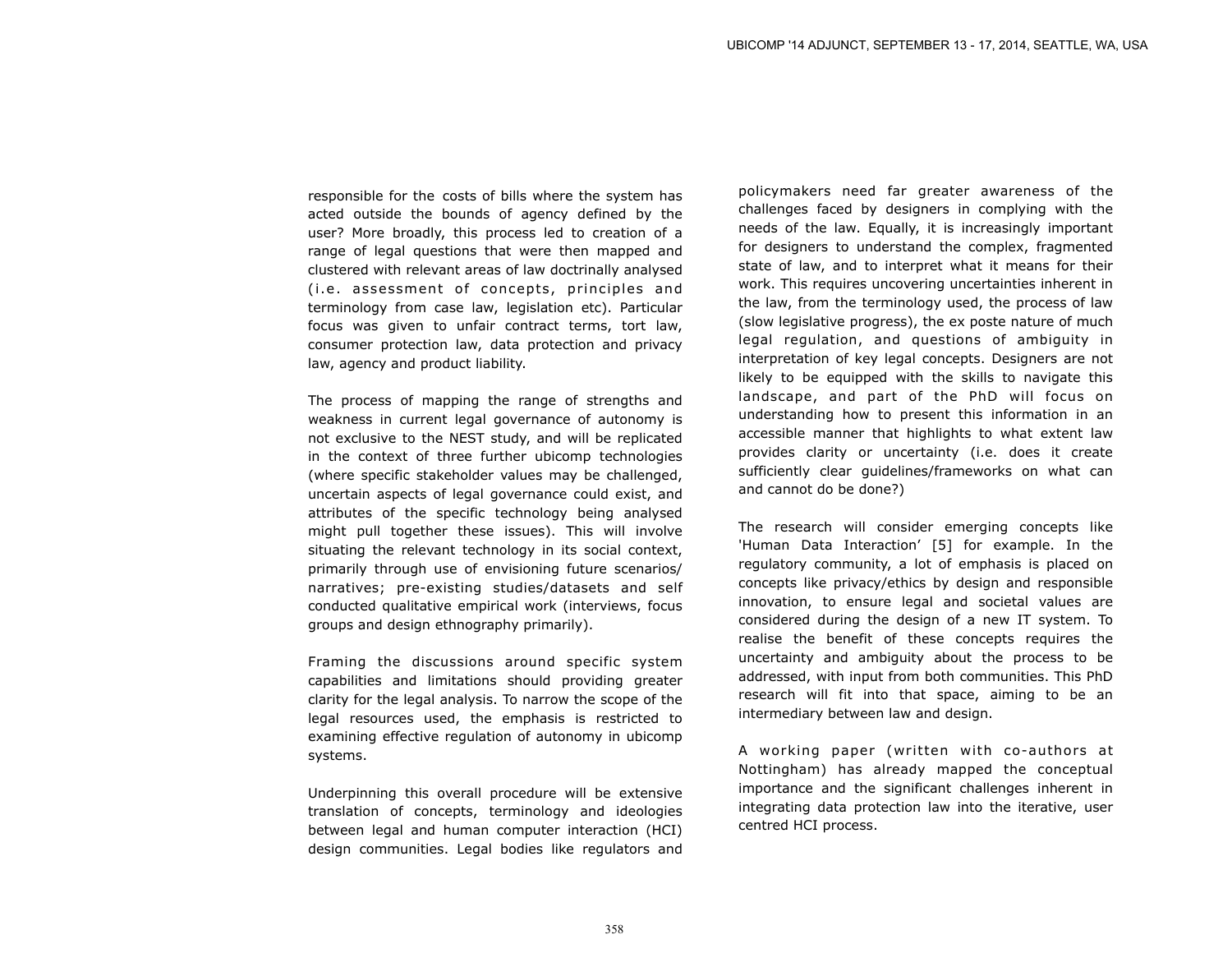The inadequacies or strengths in law can create new opportunities for designers to address legal shortcomings, and create solutions that actually work in practice.

## **Future Work**

In order to unpack the impact for different stakeholders, the two upcoming pieces of work will focus on users and designers specifically. Firstly, focus groups and interviews will be conducted to understand the ethical and legal aspects of a privacy management tool that allows users to understand and alter data flows from smart metering data. By showing who controls, owns, collects, uses and shares the data the study will investigate the user perspectives on such a tool: from an individual data control/autonomy perspective - do they feel this technology is a solution that adequately protects their legal interests? What practical control would they like to see over their data use?

Secondly, there will be consideration of how the design process accounts for legal requirements such as data protection law or law of agency. This broadly looks at operationalising privacy by design [3] beyond policy rhetoric, and by understanding the processes of incorporating certain values into a technology via the framework of 'value sensitive design'[4]. This will involve qualitative work conducted alongside designers working on specific technologies to unpack their processes, concerns and what tools best ensure input from law in this space.

### **Contribution to the Field**

From a law and policy perspective, this thesis will provide a valuable, empirically grounded insight into the range of issues that ubicomp technologies pose to the regulatory domain. Importantly, the output is to create solutions to these issues and the process of the research is to understand the problems to a suitable extent to be able to advise on solutions that truly meet the needs of the stakeholders (primarily users and designers). These may take the form of design and legal guidelines, conceptual frameworks, and technological tools.

More broadly, the process of understanding the legal aspects of ubicomp technologies through specific case studies should provide both the law and design communities with greater practical understanding of the problems they respectively face in addressing challenges like preserving human agency, consent and trust within emerging technologies. This research aims to take those insights and develop means that best facilitate increased dialogue between these two communities.

### **Acknowledgements**

Lachlan Urquhart is supported by the Horizon Centre for Doctoral Training at the University of Nottingham (RCUK Grant No. EP/G037574/1)

#### **References**

 1. J. Camp & K. Connelly (2007) "Beyond Consent: Privacy in Ubicomp" in A Acquisti et al, *Digital Privacy: Theory, Technologies and Practices* (Taylor and Francis Group: 2007)